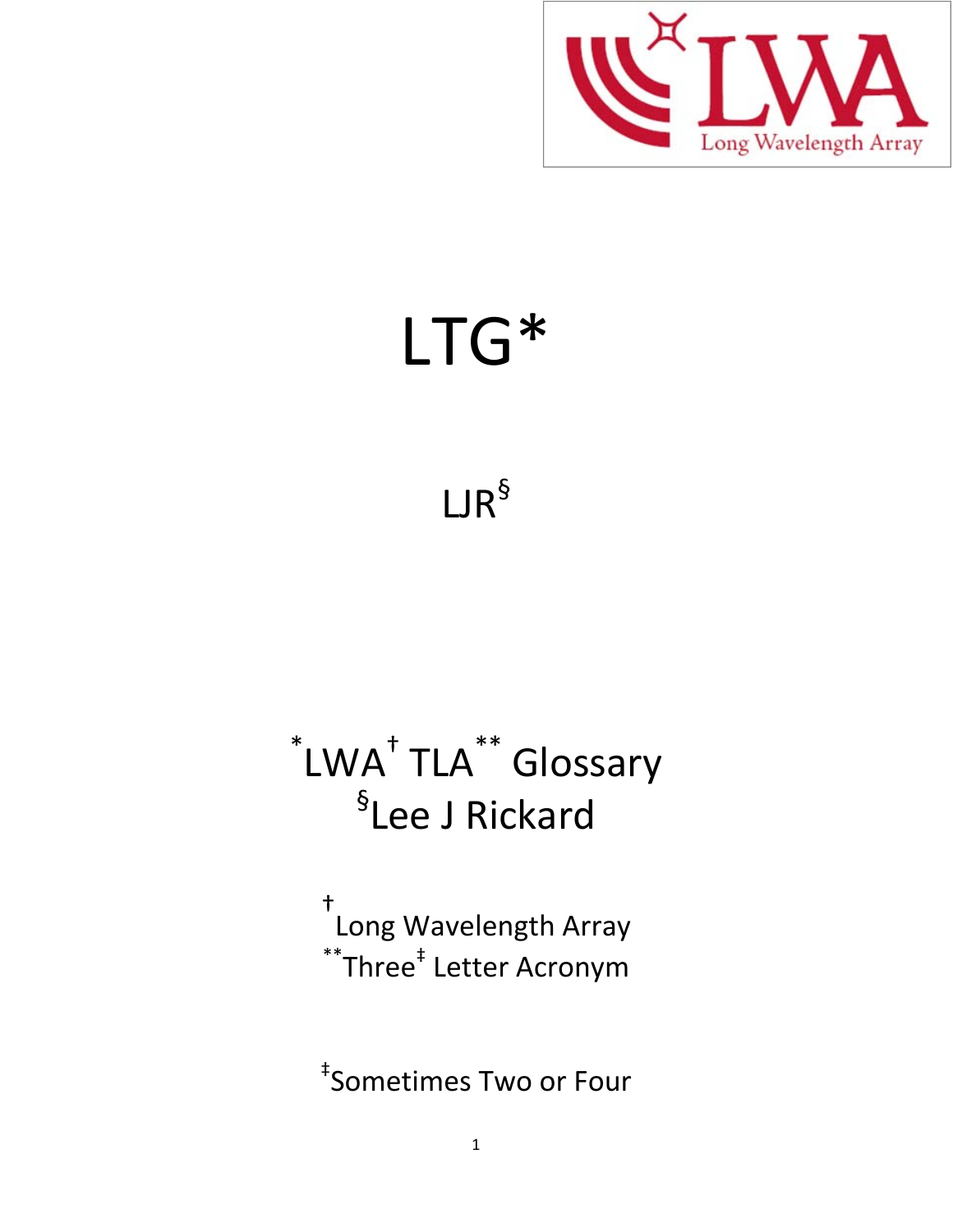| ABE         | <b>Alternative Back Ends</b>                                                                                                                      |
|-------------|---------------------------------------------------------------------------------------------------------------------------------------------------|
| <b>AFRL</b> | Air Force Research Laboratory                                                                                                                     |
| AK          | Akela – possible station site                                                                                                                     |
| <b>AM</b>   | Alegres Mountain - possible station site                                                                                                          |
| <b>ANT</b>  | Antenna                                                                                                                                           |
| <b>ARR</b>  | 'Array' – the individual station array, including STD, ANT,<br>FEE, GND and RPD; also refers to the configuration of<br>antennas within a station |
| <b>ARX</b>  | <b>Analog Receiver</b>                                                                                                                            |
| <b>ASP</b>  | Analog Signal Processing – including ARX                                                                                                          |
| <b>ATSC</b> | Advanced Television Systems Committee – standard for<br>digital TV                                                                                |
| BF          | Beamforming                                                                                                                                       |
| <b>BFU</b>  | <b>Beamforming Unit</b>                                                                                                                           |
| <b>BIRS</b> | <b>Bruny Island Radio Spectrometer</b>                                                                                                            |
| <b>BLM</b>  | <b>Bureau of Land Management</b>                                                                                                                  |
| <b>BOM</b>  | <b>Bill of Materials</b>                                                                                                                          |
| <b>BW</b>   | <b>Bandwidth</b>                                                                                                                                  |
| <b>CA</b>   | Canoncito - possible station site                                                                                                                 |
| <b>CDR</b>  | <b>Critical Design Review</b>                                                                                                                     |
| <b>CIC</b>  | Cascaded Integrator-Comb $-$ a combination of FIR filter and<br>decimator                                                                         |
| <b>CME</b>  | <b>Coronal Mass Ejection</b>                                                                                                                      |
| <b>COTS</b> | <b>Commercial Off the Shelf</b>                                                                                                                   |
| <b>CR</b>   | Cosmic Ray                                                                                                                                        |
| CU          | Cuchillo - possible station site                                                                                                                  |
| DA          | Dark Ages – the period before the epoch of reionization                                                                                           |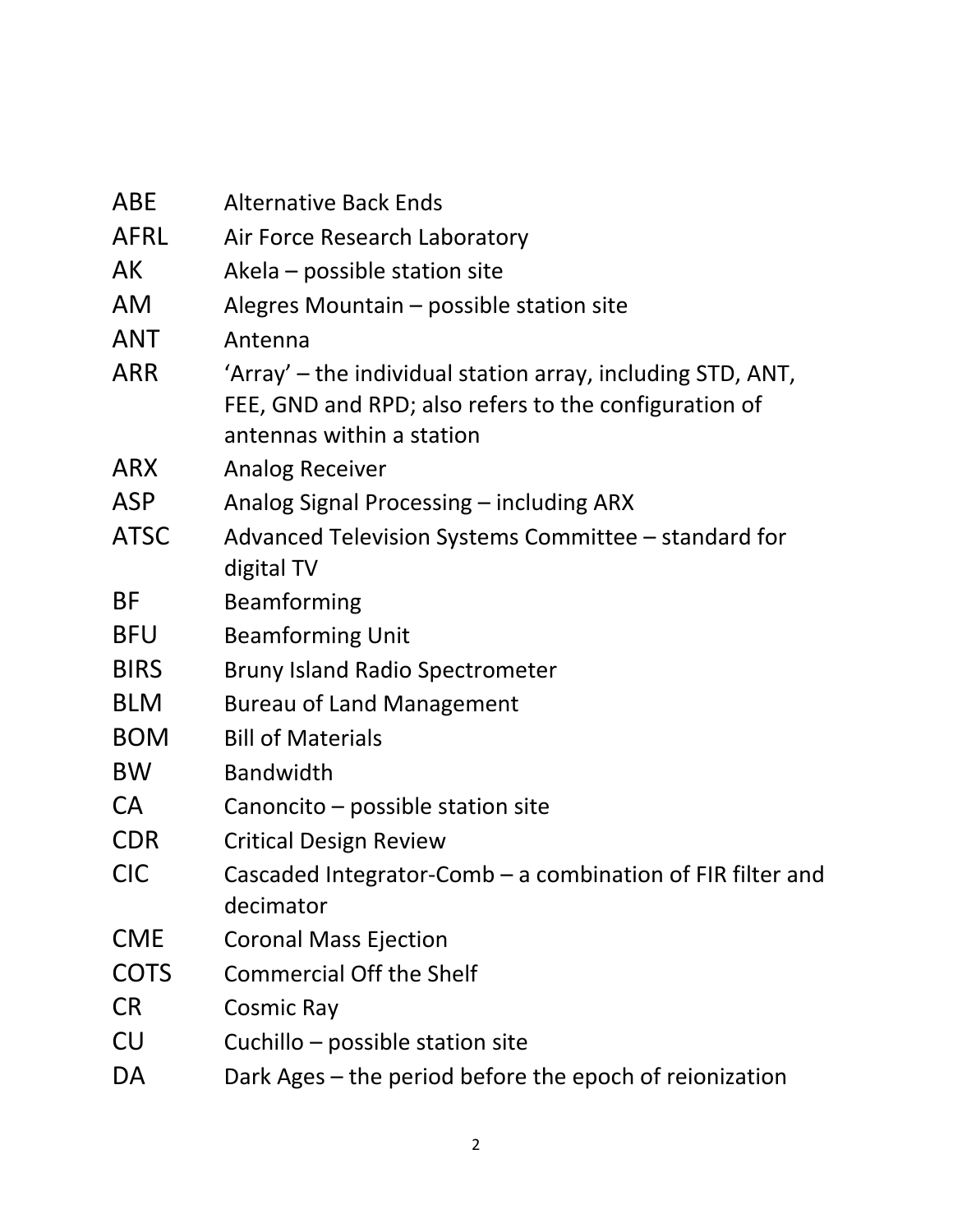| DA              | Datil – possible station site                                               |
|-----------------|-----------------------------------------------------------------------------|
| <b>DAC</b>      | Data Aggregation & Communication                                            |
| <b>DIG</b>      | Digitizer $-$ often referred to as the A/D (analog to digital<br>converter) |
| <b>DM</b>       | <b>Dispersion Measure</b>                                                   |
| DP.             | <b>Digital Processor</b>                                                    |
| DP1             | Digital Processor: First Segment – including DIG, BFU, TBW,<br>TBN          |
| DP <sub>2</sub> | Digital Processor: Second Segment – including DRX                           |
| DR              | Data Recorders                                                              |
| DR              | <b>Dynamical Range</b>                                                      |
| <b>DRX</b>      | <b>Digital Receiver</b>                                                     |
| DU              | Dusty – possible station site                                               |
| EA              | East Arm (of VLA) – possible station site                                   |
| EC              | <b>Executive Committee</b>                                                  |
| <b>ECS</b>      | <b>Environmental Control System</b>                                         |
| EL              | $E$ lk – possible station site                                              |
| <b>EMC</b>      | <b>Electromagnetic Compatibility</b>                                        |
| <b>EMD</b>      | <b>Electromechanical Design</b>                                             |
| <b>EMI</b>      | Electromagnetic Interference                                                |
| EN              | Engle – possible station site                                               |
| <b>EOR</b>      | Epoch of reionization                                                       |
| <b>ETA</b>      | Eight-meter-wavelength Transient Array                                      |
| <b>EVLA</b>     | <b>Expanded VLA</b>                                                         |
| EW              | Edgewood – possible station site                                            |
| F&A             | Facilities and Administration Cost (Indirect Cost)                          |
| FEE             | Front End Electronics – often referred to as the balun                      |
| <b>FFT</b>      | <b>Fast Fourier Transform</b>                                               |
| <b>FIFO</b>     | First In - First Out                                                        |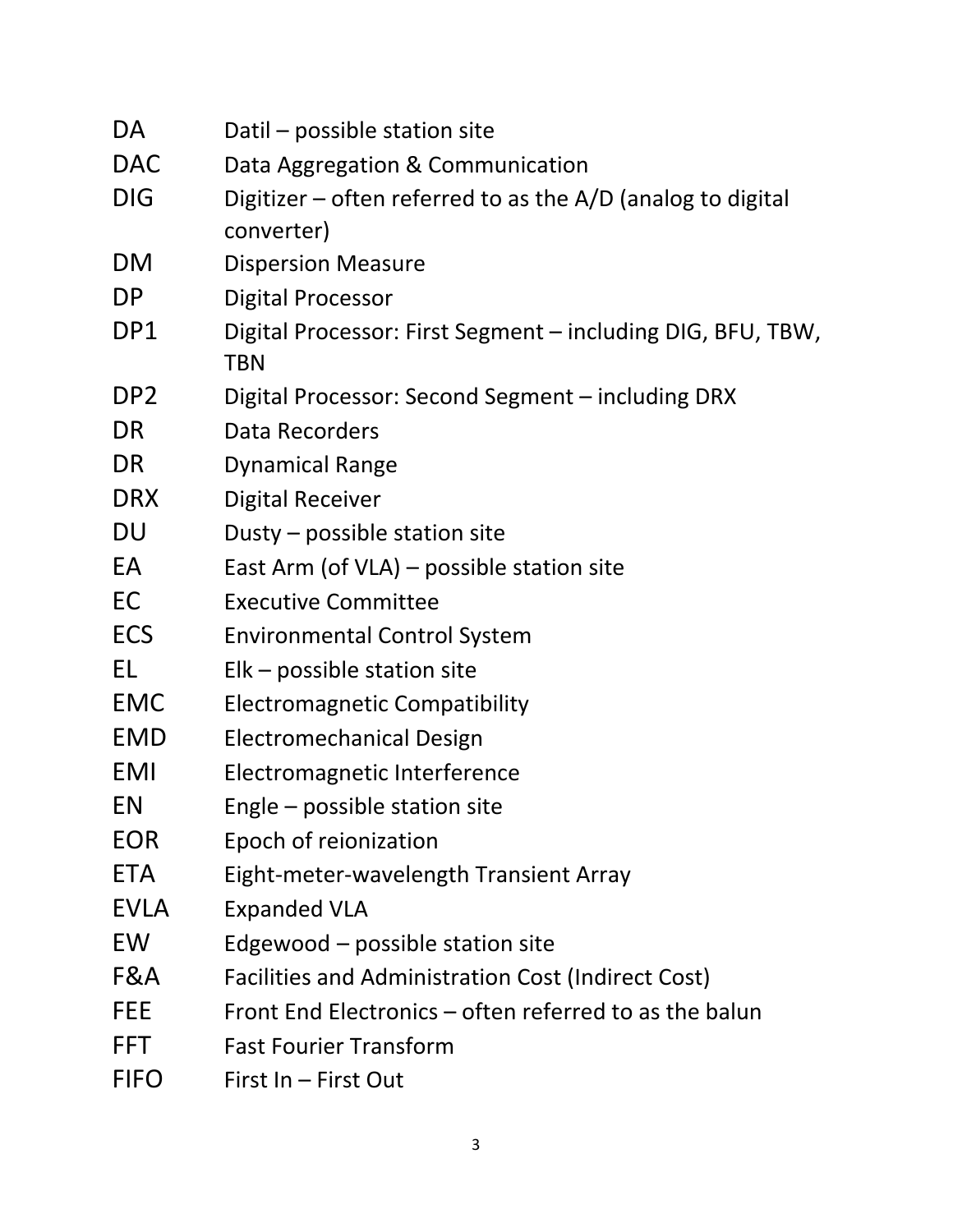| <b>FIR</b>  | Finite Impulse Response $-$ a type of digital filter        |
|-------------|-------------------------------------------------------------|
| <b>FOV</b>  | <b>Field of View</b>                                        |
| <b>FPGA</b> | Field-Programmable Gate Array                               |
| <b>FWHM</b> | <b>Full Width at Half Maximum</b>                           |
| <b>GAIM</b> | <b>Global Assimilating Ionosphere Model</b>                 |
| <b>GASE</b> | <b>GRB All-Sky Spectrometer Experiment</b>                  |
| <b>GBT</b>  | <b>Green Bank Telescope</b>                                 |
| GC          | <b>Galactic Center</b>                                      |
| GG          | Greens Gap – possible station site                          |
| <b>GMRT</b> | <b>Giant Metrewave Radio Telescope</b>                      |
| <b>GND</b>  | <b>Ground Screen</b>                                        |
| <b>GND</b>  | <b>Galactic Noise Dominance</b>                             |
| <b>GNI</b>  | Gain/Noise Figure/Intercept – the three receiver parameters |
|             | that one tries to optimize simultaneously                   |
| <b>GP</b>   | <b>Giant Pulse</b>                                          |
| <b>GPS</b>  | <b>Global Positioning System</b>                            |
| <b>GR</b>   | Grants - possible station site                              |
| <b>GRB</b>  | <b>Gamma-Ray Burst</b>                                      |
| <b>HBT</b>  | <b>Heterojunction Bipolar Transistor</b>                    |
| <b>HDPE</b> | <b>High Density Polyethylene</b>                            |
| HЕ          | Hermanas – possible station site                            |
| ΗF          | High Frequency $-3$ MHz to 30 MHz                           |
| HM          | Horse Mountain - station site                               |
| <b>HS</b>   | Horse Springs – possible station site                       |
| <b>HVAC</b> | Heating, Ventilating, and Air Conditioning                  |
| <b>ICD</b>  | <b>Interface Control Document</b>                           |
| <b>ION</b>  | Ionosphere - in WBS, refers to ionospheric calibration      |
| IP3         | Third Order Intercept $-$ a receiver characteristic         |
| <b>ISM</b>  | Interstellar Medium                                         |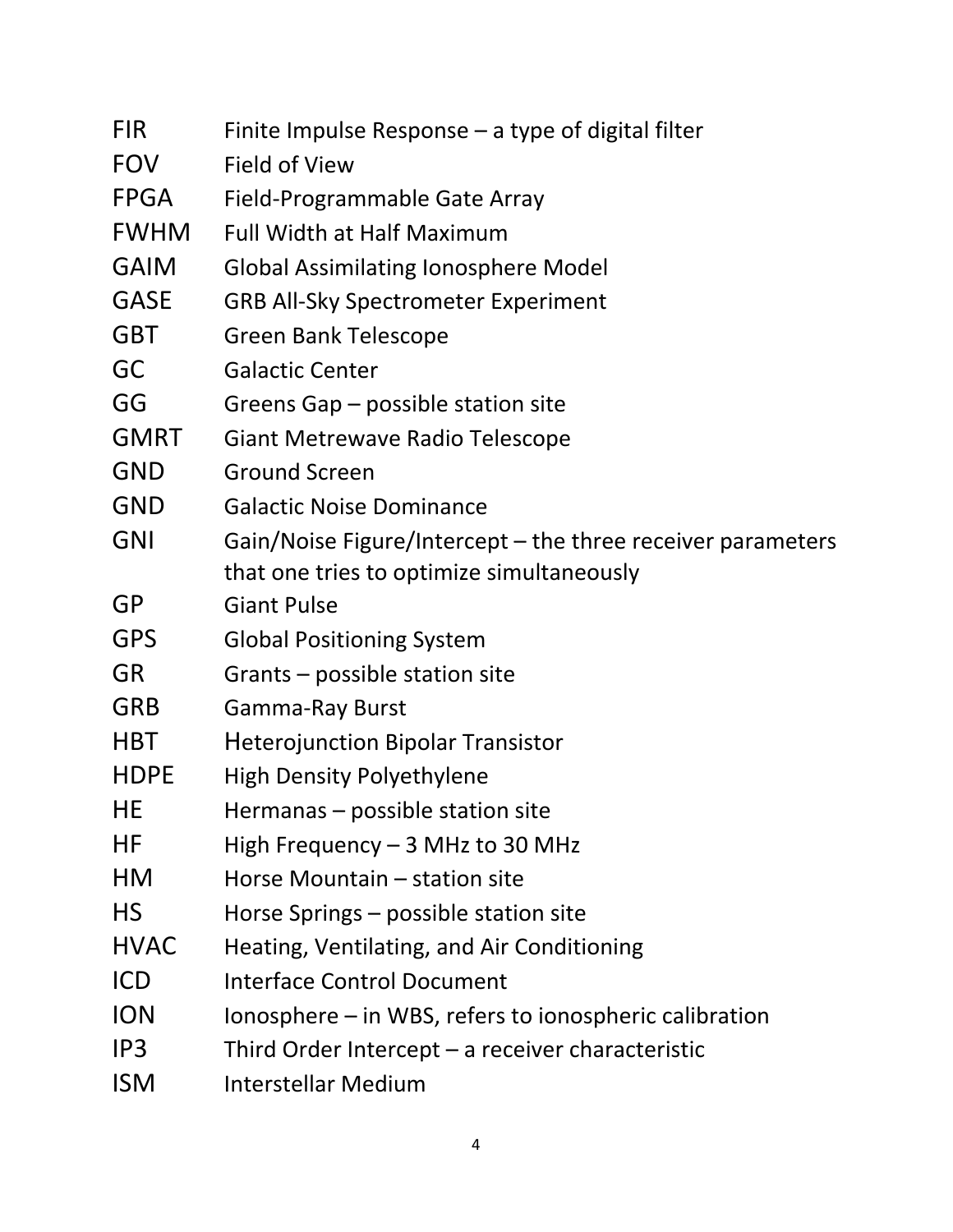| JPL          | Jet Propulsion Laboratory                                         |
|--------------|-------------------------------------------------------------------|
| <b>LANL</b>  | Los Alamos National Laboratory                                    |
| LAS          | Largest Angular Size                                              |
| LED          | <b>Light Emitting Diode</b>                                       |
| <b>LHC</b>   | Left Hand Circular (Polarization)                                 |
| LLR          | Long-Lead Procurement Review                                      |
| <b>LOFAR</b> | Low Frequency Array                                               |
| <b>LWA</b>   | Long Wavelength Array                                             |
| $LWA-n$      | LWA station n                                                     |
| LWDA         | Long Wavelength Demonstration Array                               |
| LWIA         | Long Wavelength Intermediate Array                                |
| MA.          | Magdalena $-$ possible station site                               |
| <b>MCS</b>   | Monitoring & Control System                                       |
| <b>MMIC</b>  | <b>Monolithic Microwave Integrated Circuit</b>                    |
| <b>MRO</b>   | Magdalena Ridge Observatory                                       |
| <b>MV</b>    | Mangas Valley – possible station site                             |
| <b>MWA</b>   | Murchison Widefield Array                                         |
| <b>MWG</b>   | <b>Management Working Group</b>                                   |
| <b>NEC</b>   | <b>Numerical Electromagnetics Code</b>                            |
| ΝM           | Possible station site along NM 113                                |
| <b>NRAO</b>  | National Radio Astronomy Observatory                              |
| <b>NRL</b>   | Naval Research Laboratory                                         |
| <b>NTSC</b>  | National Television Systems Committee – standard for<br>analog TV |
| <b>PAPER</b> | Precision Array to Probe Epoch of Reionization                    |
| <b>PCB</b>   | <b>Printed Circuit Board</b>                                      |
| <b>PCD</b>   | Power Conditioning & Distribution                                 |
| PDR          | <b>Preliminary Design Review</b>                                  |
| PoP          | Pile of Parts $-$ the cost model for building a station           |
|              |                                                                   |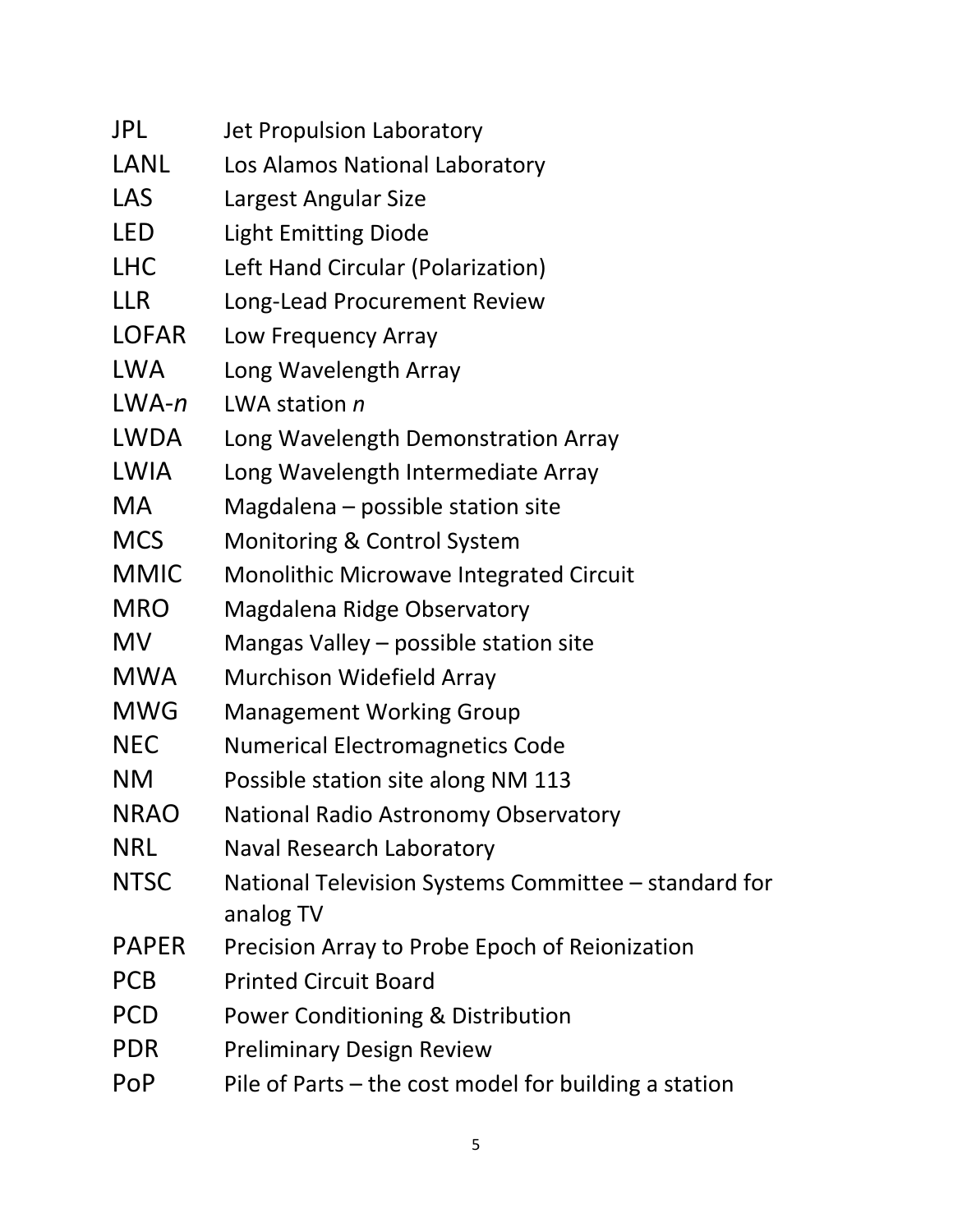| <b>PSR</b> | Pulsar                                                    |
|------------|-----------------------------------------------------------|
| PT         | Pie Town - possible station site                          |
| <b>PVC</b> | <b>Polyvinyl Chloride</b>                                 |
| <b>QM</b>  | Quemado - possible station site                           |
| <b>RAM</b> | <b>Random Access Memory</b>                               |
| <b>RFI</b> | Radio Frequency Interference                              |
| <b>RHC</b> | <b>Right Hand Circular (Polarization)</b>                 |
| <b>RMS</b> | <b>Root Mean Square</b>                                   |
| <b>RN</b>  | $Rincon - possible station site$                          |
| <b>RPD</b> | RF and Power Distribution - the cable network connecting  |
|            | the antennas to the shelter                               |
| <b>RRL</b> | <b>Radio Recombination Line</b>                           |
| RS         | Rock Springs – possible station site                      |
| <b>SA</b>  | San Antonio - possible station site                       |
| <b>SEP</b> | <b>Signal Entry Panel</b>                                 |
| <b>SHL</b> | Shelter                                                   |
| <b>SIT</b> | Site Infrastructure                                       |
| <b>SKA</b> | <b>Square Kilometer Array</b>                             |
| <b>SL</b>  | Sugarloaf Mountain – possible station site                |
| <b>SLC</b> | <b>Station Level Calibration</b>                          |
| SM         | Spurgeon Mesa – possible station site                     |
| <b>SMA</b> | SubMiniature version $A - a$ type of coaxial RF connector |
| <b>SMD</b> | Surface Mounted Device - typically referring to a gas     |
|            | discharge tube                                            |
| <b>SN</b>  | Supernova                                                 |
| <b>SNR</b> | Supernova Remnant                                         |
| <b>SRR</b> | <b>System Requirements Review</b>                         |
| <b>ST</b>  | Santa Teresa – possible station site                      |
| <b>STD</b> | Stand - Includes ANT, FEE, GND                            |